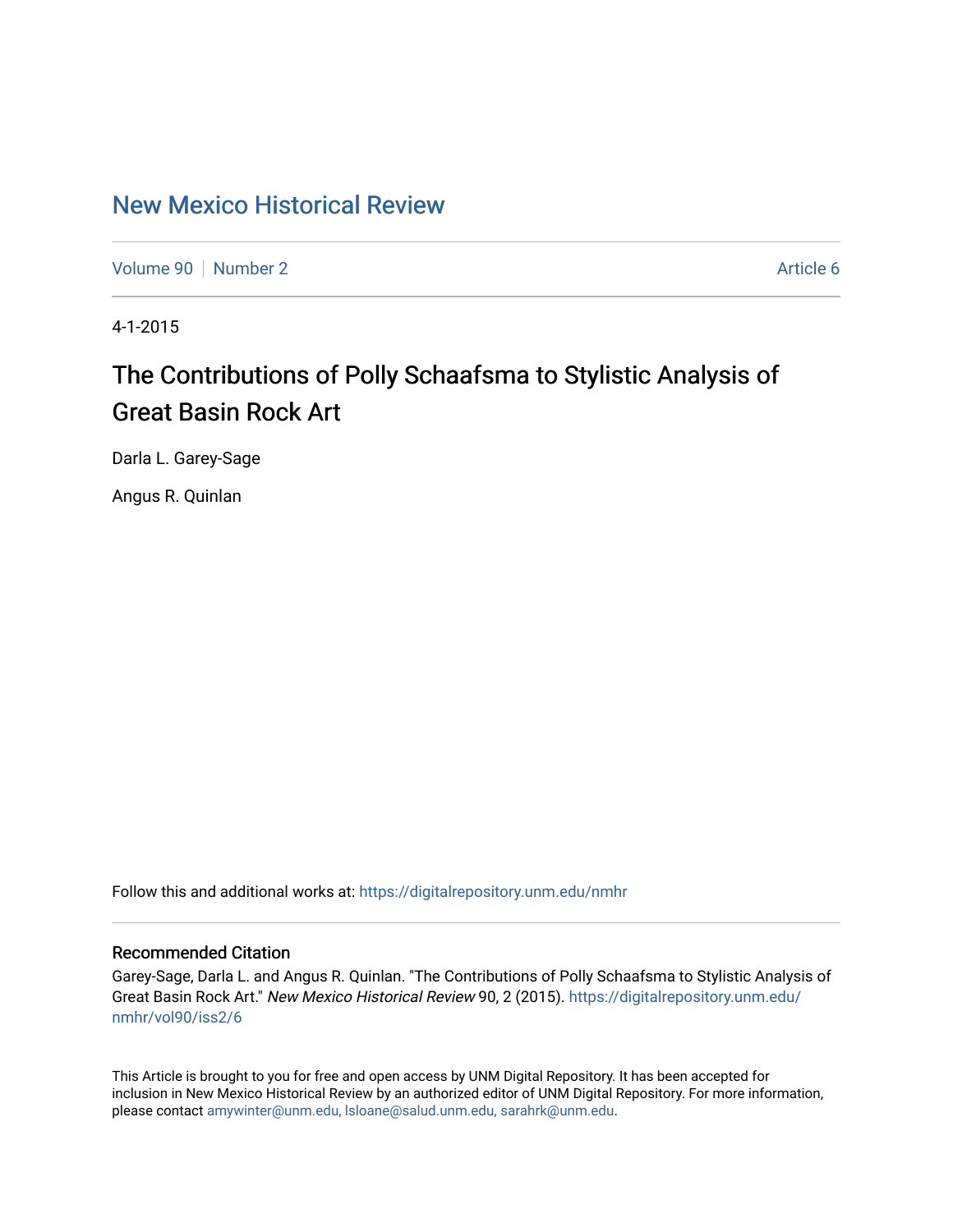## **The Contributions of Polly Schaafsma to Stylistic Analysis of Great Basin Rock Art**

•

Darla L. Garey-Sage and Angus R. Quinlan

**Polly Schaafsma** is best known for her seminal and wide-ranging studies of southwestern and Colorado Plateau rock art traditions. Her most important contributions to Great Basin rock art have been more regionally and temp ies of southwestern and Colorado Plateau rock art traditions. Her most important contributions to Great Basin rock art have been more regionally and temporally focused on the eastern and southeastern Basin, the period of Fremont and Ancestral Puebloan cultures (ca. 1,600–700 years ago), and methodological issues regarding the analysis of rock art traditions dominated by abstract imagery. These research interests are characterized by Schaafsma's best-known publications that deal with Great Basin rock art—*The Rock Art of Utah* (1971), *Indian Rock Art of the Southwest* (1980), and her chapter on rock art in the Great Basin volume of the *Handbook of North American*  Indians (1986).<sup>1</sup> These works variously synthesize data on Great Basin rock art styles and stylistically analyze and class anthropomorph types associated with Ancestral Puebloan and Fremont cultures. Anthropomorphs range from simple shapes, either triangular or trapezoidal, with rudimentary arms and legs, simple horns or headgear; to more complex forms with long, tapering torsos, large rectangular heads with possible fringed horns, and a "distinctive line or dot facial decoration."2 Further, fringes may be found on the arms or torso. Besides classifying anthropomorphs, the three seminal works also emphasize reconstructing culture history and identifying the chronological outline of stylistic

Angus R. Quinlan is the Executive Director of the Nevada Rock Art Foundation. His research focuses on Great Basin rock art and the archaeology of religion. Darla L. Garey-Sage is the deputy director of the Nevada Rock Art Foundation and an independent scholar. Her work focuses on Great Basin ethnography and rock art. She holds master's and PhD degrees from the University of Nevada, Reno, where her graduate work focused on Washoe traditional knowledge, ethnobotany, and contemporary identity.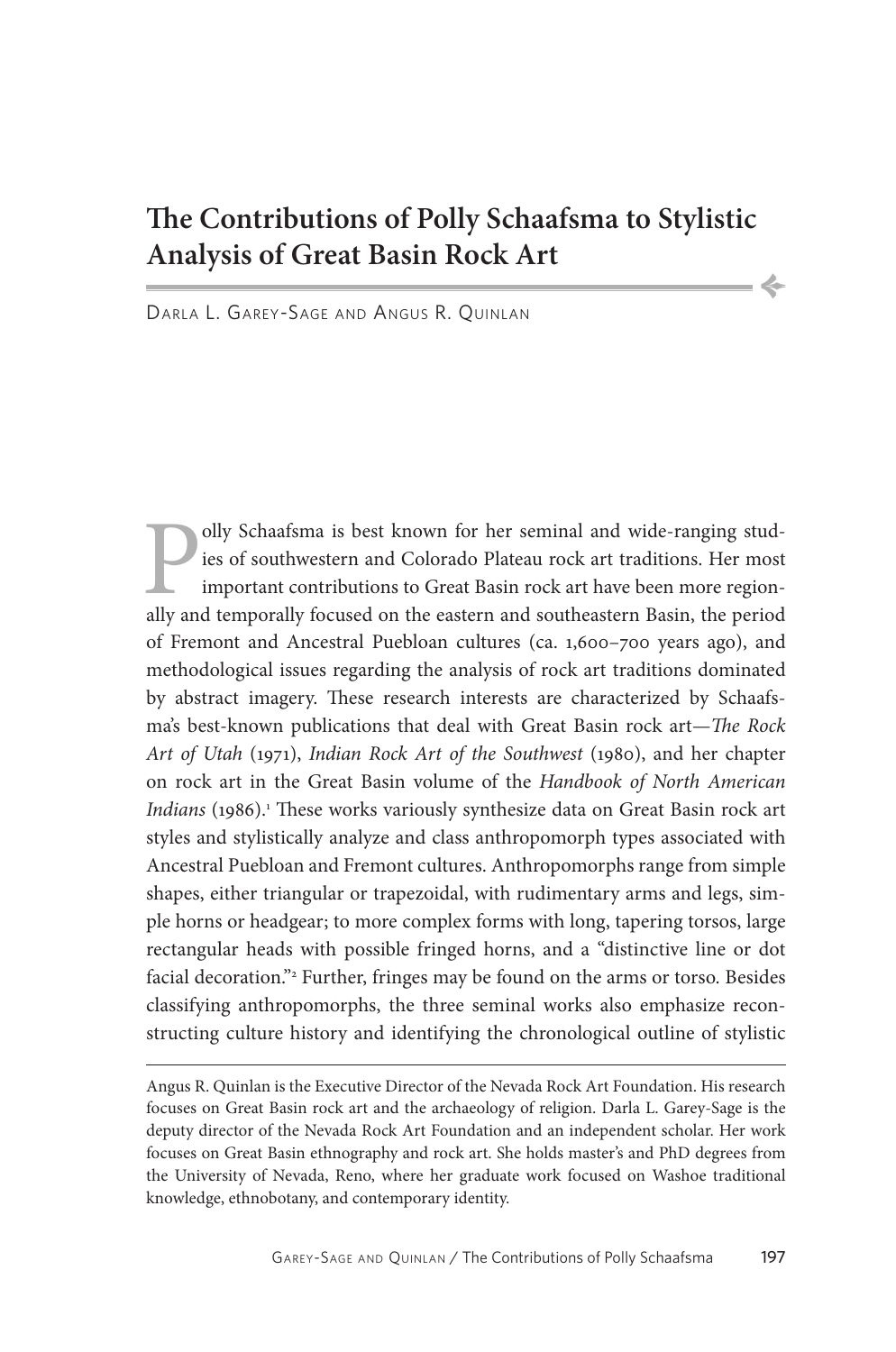

Map of the physiographic and hydrographic Great Basin, showing the approximate boundaries of Western Pueblo and Fremont culture settlement. Map courtesy Darla L. Garey-Sage and Angus R. Quinlan.

developments. Although over the course of her distinguished career, Great Basin rock art has not been the chief focus of Schaafsma's research, she has made lasting contributions to the field by providing stylistic analyses that refined approaches to abstract motifs and established a rigorous stylistic definition for Fremont anthropomorph styles. She has also set the tone for more recent research by demonstrating how studies of regional anthropomorph types can be productive for identifying rock art styles and reconstructions of culture history.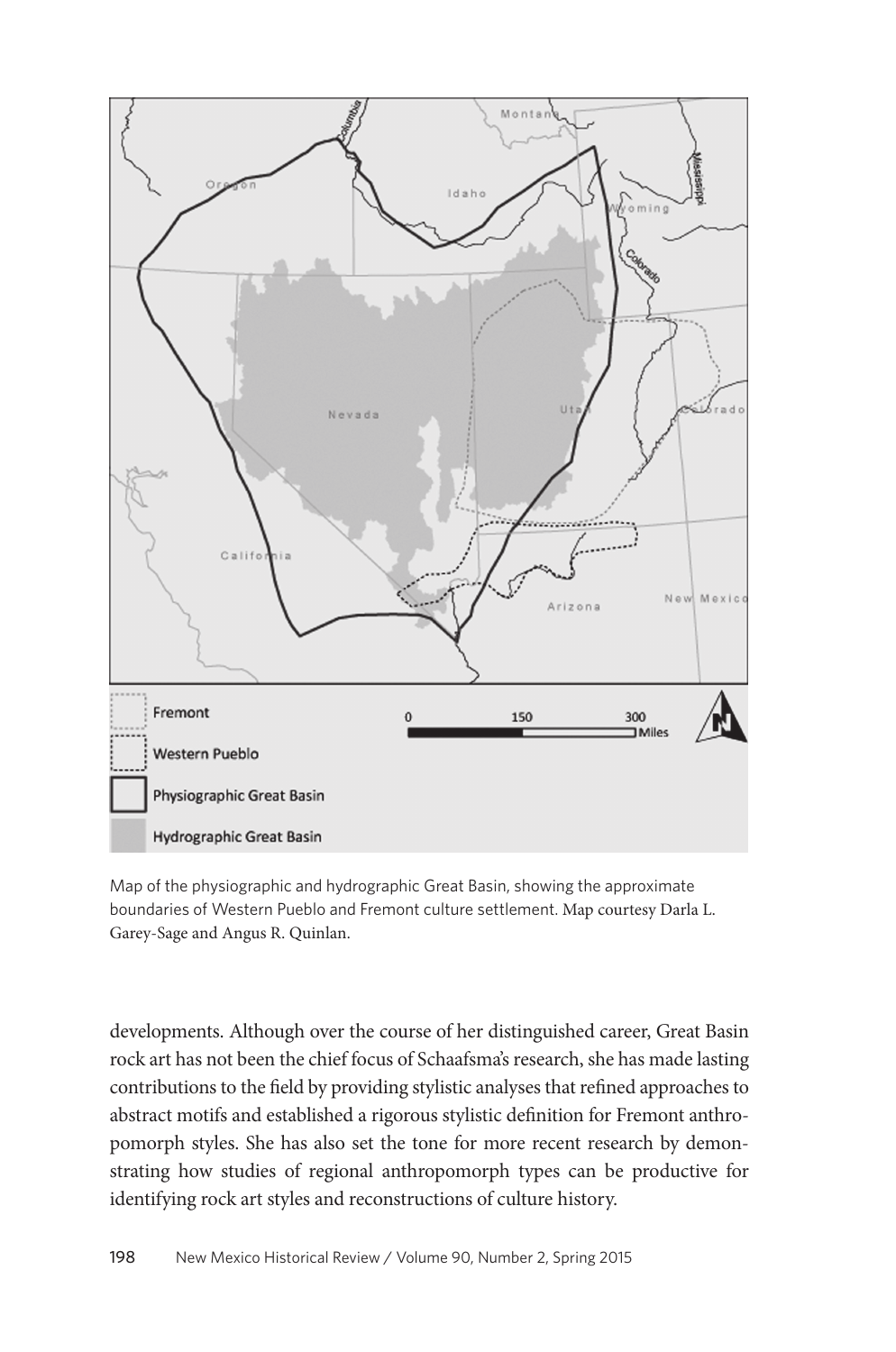The Southwest and the Great Basin are both geographic regions treated as culture areas. The Great Basin, north of the Southwest region, is defined both hydrographically and physiographically.3 Hydrographically, the Great Basin is an area of interior drainage, with waters flowing into remnant Pleistocene lakes or playas rather than into the sea. If this were the only definition of the Great Basin, then the eastern and southeastern edges of the area with Fremont and Puebloan influences would be excluded because the region's waters flow into the Colorado River and out to the sea. However, the physiographic Great Basin is slightly larger and includes these archaeological and ethnographic complexes.

Humans have lived in the Great Basin for at least 12,000 to 10,000 years, adapting their economic practices to changes in a generally semiarid and challenging environment. For most of the history of Great Basin human settlement, communities practiced variations of mobile hunter-forager economies. Residential strategies focused on moving to locations with seasonally available economic resources. Semihorticultural cultures in the southeastern and eastern Basin (ca. 1,600–700 years ago) punctuated this hunter-forager economic pattern, before resuming hunter-foraging lifeways that continued until European Americans entered the Great Basin.4

The very earliest evidence of the peopling of the Great Basin (14,000 to 12,000 years ago) suggests limited use of the region for short duration hunting expeditions. Sparse but repeated settlement is visible during the Palaeoarchaic (ca. 12,000–7,000 years ago), with early hunter-foragers focusing on big-game hunting and harvesting wetlands resources. Population densities were probably low and most archaeological remains are of hunting and foraging sites. In northwestern Nevada, the Winnemucca Lake rock art site dates to this period (and perhaps even predates it) and is the oldest scientifically dated rock art site in North America.<sup>5</sup> The site illustrates the long and enduring history of abstract-dominated rock art traditions.

During the Early Archaic (7,000–4,000 years ago) population densities increased and human settlement became more widespread. Use of the spear for hunting appears to have been replaced in favor of large dart points thrown from *atlatls* (spear throwing tool). Milling equipment (ground stone tools) became more common, indicating that people harvested seeds, tubers, and other plants. During the Middle Archaic (4,000–1,500 years) it appears that economic intensification developed in response to growing populations and seasonal rounds became more territorially established. A wider range of milling tools appeared, suggesting resource diversification, and marine shell and obsidian exchanges became evident. Surviving baskets and other tools made from cordage display mastery of textiles.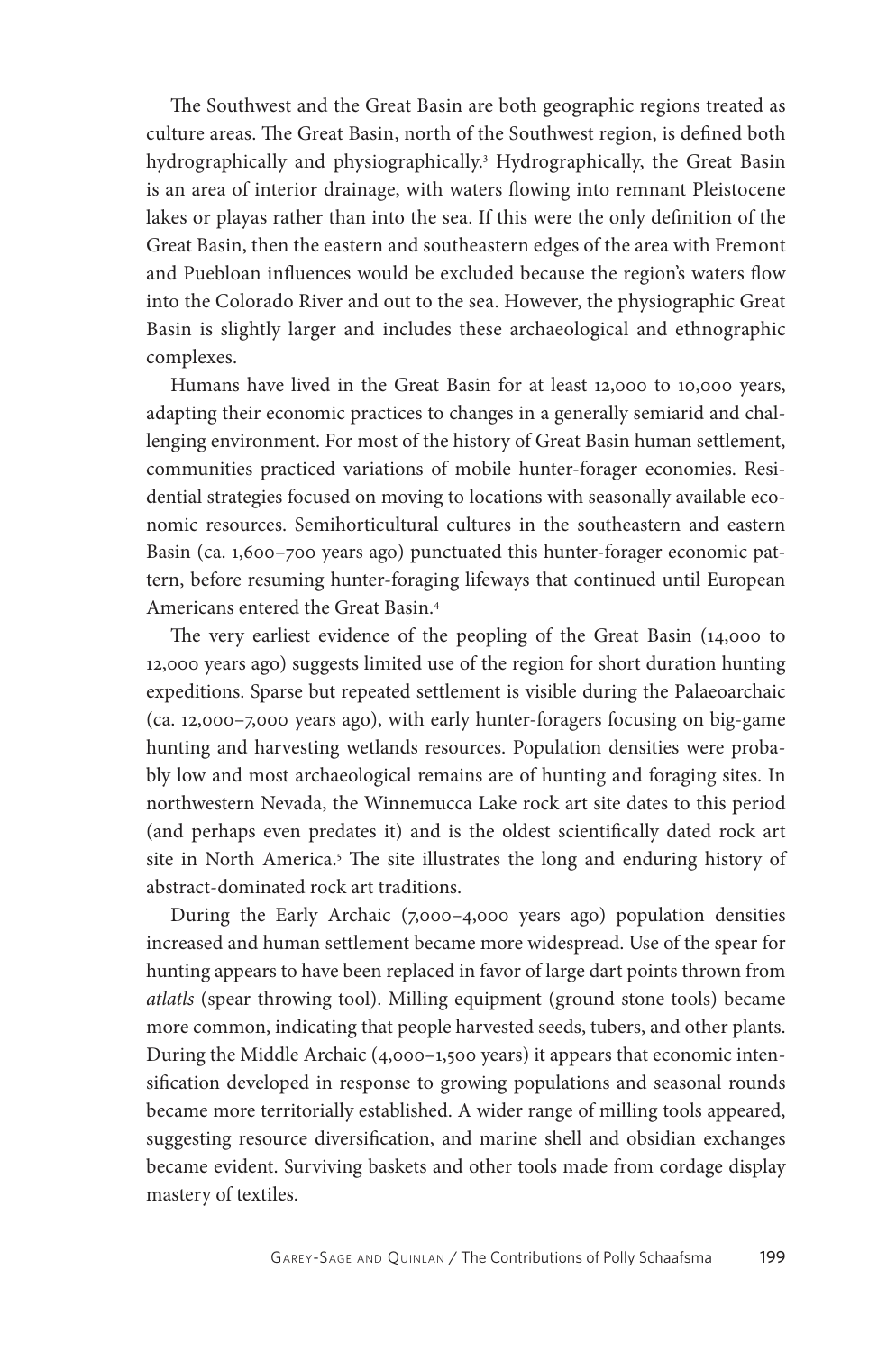Evidence points to significant environmental, settlement, and technological changes beginning 2,000–1,500 years ago. Climates trended toward warmer and drier conditions that characterize the modern-day climate. The number of sites increased during the Late Archaic, indicating population growth and the peopling of previously little-settled areas in the Great Basin. Economic practices focused on hunting small mammals and harvesting plants and seeds. Bow and arrow technology was introduced from the west, evidenced by smaller projectile points; milling equipment became more elaborate and more frequent; and pottery began to be made around 1100 ce. These technological changes and concomitant changes in settlement practices are often viewed as responses to population pressure and the need for further economic intensification.

Since most rock art sites in the Great Basin have not been directly dated, relating rock art to changes in Middle and Late Archaic settlement and economic practices remains difficult. Based on their associated archaeological contexts, rock art sites appear to become more regular archaeological features during the Middle and Late Archaic. Considering that temporally distinct styles of abstract rock art are difficult to identify, it is generally only possible to identify temporally distinctive anthropomorph styles principally related to Fremont and Ancestral Puebloan presence in the southeastern and eastern Basin. Developing around sixteen hundred years ago, these cultures are associated with economies that exhibit variable reliance on horticulture and harvesting wild resources. Distinctive domestic architecture and villages characterize both cultures. In the southeastern Basin, this marks an Ancestral Puebloan presence and, in Utah and southeastern Nevada, Fremont settlement. Seven hundred years ago, economies focused on hunter-foraging replaced Ancestral Puebloan and Fremont economies, which is conventionally seen as marking the dispersal of the Numic language family and peoples ancestral to modern Indians in the Great Basin.

As noted above, Great Basin rock art is predominantly abstract petroglyphs with low percentages of "representational" images, with the exception of the eastern and southeastern Basin.<sup>6</sup> Robert Heizer and Martin Baumhoff estimated representational motif types made up 4 percent of Great Basin site assemblages, becoming frequent only in areas with Fremont settlement or Ancestral Puebloan influences, where they estimated the frequency of representational motifs rose to 45 percent.7 Although detailed comparative data is rare, it seems that representational imagery is visually more prominent in the eastern and southeastern Basin. Representational motifs still make up less than 25 percent of motifs found, they are predominantly images of animals, and sites with large concentrations of representational images are patterned in distribution.<sup>8</sup> This contrasts with the rock art of the Southwest, where representational imagery is either more common or visually more prominent. This distinction between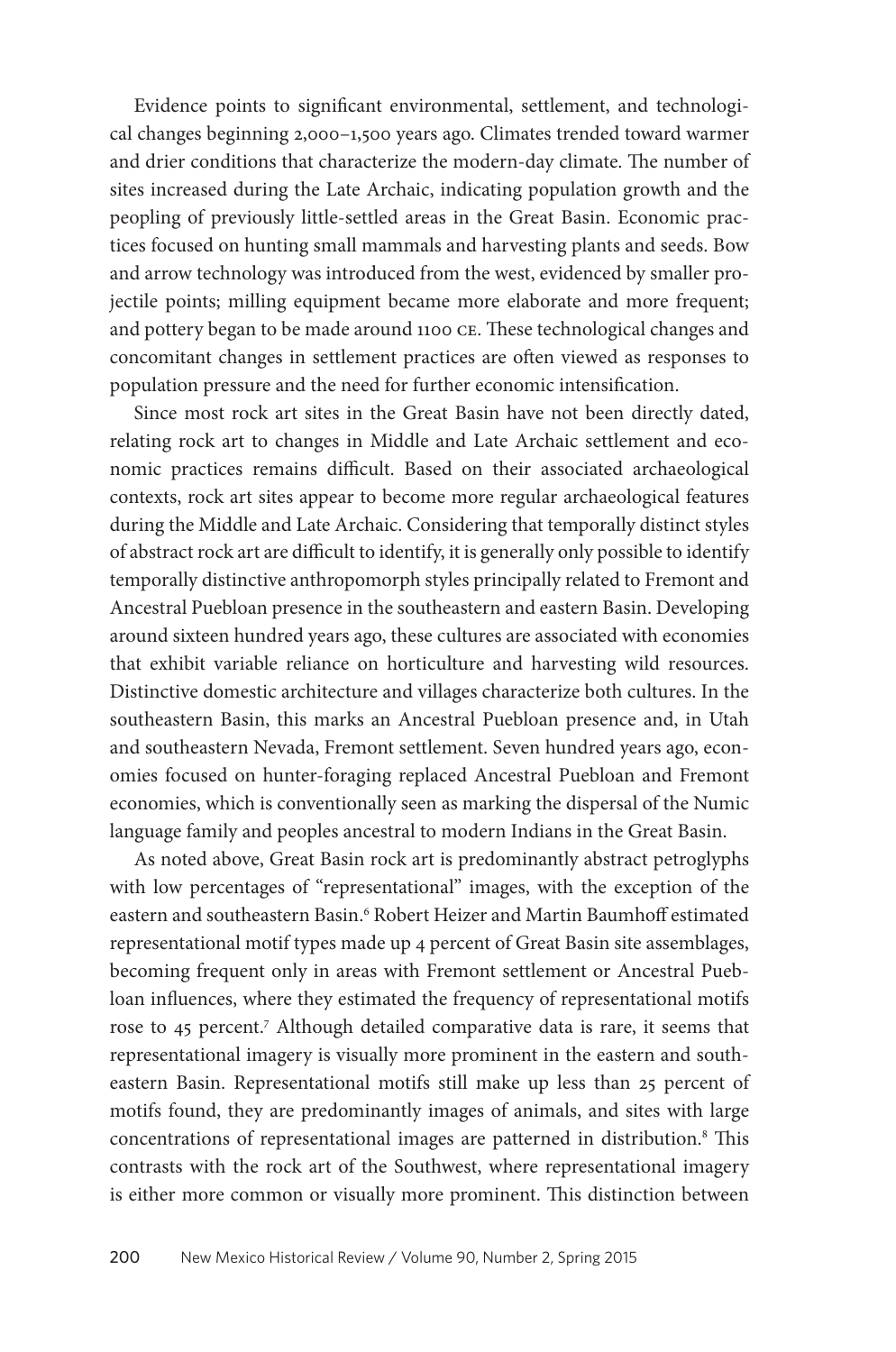rock art of the Great Basin and the Southwest still holds today. Researchers use terms such as Western Archaic Tradition or Basin and Range tradition to refer to a Great Basin rock art record of abstract motif types and stylistically undifferentiated anthropomorphs and zoomorphs that are difficult to assign to specific periods.

#### Difficulties Dealing with Abstract Art

The predominance of abstract petroglyphs in the Great Basin has created something of a "desert" perception of the region's art. Not unlike the seemingly inhospitable Basin and Range landscape, the region's rock art could be characterized as an inconsistent tradition of incomprehensible abstract designs. The lack of easily identifiable referents in abstract-dominated rock art traditions precludes ready identification of stylistic variability in the treatment of repeated themes or meanings in contrast to figures identified as, at some levels, portraying humans or animals. The meaning of representational imagery may or may not be what appears apparent to the contemporary analyst, but at least it can be identified on morphological criteria and apparent stylistic variability can be tracked.

#### Understandings of Style in Rock Art

Style is fundamental to classing, ordering, and consistently describing rock art data. Traditionally, styles have been defined based on a combination of the production method and the consideration of motif types or themes portrayed. Observable differences in style are frequently related to different periods or cultural identities, which can be related to known archaeological cultural groups.<sup>9</sup> Yet stylistic differences are also functional since artists selected from a defined set of styles depending on context, indicating that styles reflect social and symbolic practices that are not necessarily coterminous with cultural boundaries.<sup>10</sup>

Building on the work by art historian Meyer Schapiro, Schaafsma defined style as a "constant form" based on the elements or motive (for example a pattern) of form, relationships within the form, and the qualities of the form referred to as expression.<sup>11</sup> Schapiro's relegation of technique, subject matter, and material to secondary importance did not apply well to rock art, according to Schaafsma, who stressed their significance in differentiating styles in rock art. Yet she reinforced the validity of the assumptions that style "can be used with confidence as an independent clue to time and place of origin."12 This approach, with its detailed analyses of elements, motifs, and their patterning, brings order to the complex dataset of rock art, but it potentially oversteps the boundaries of archaeological inference when assumptions about cultural affiliation and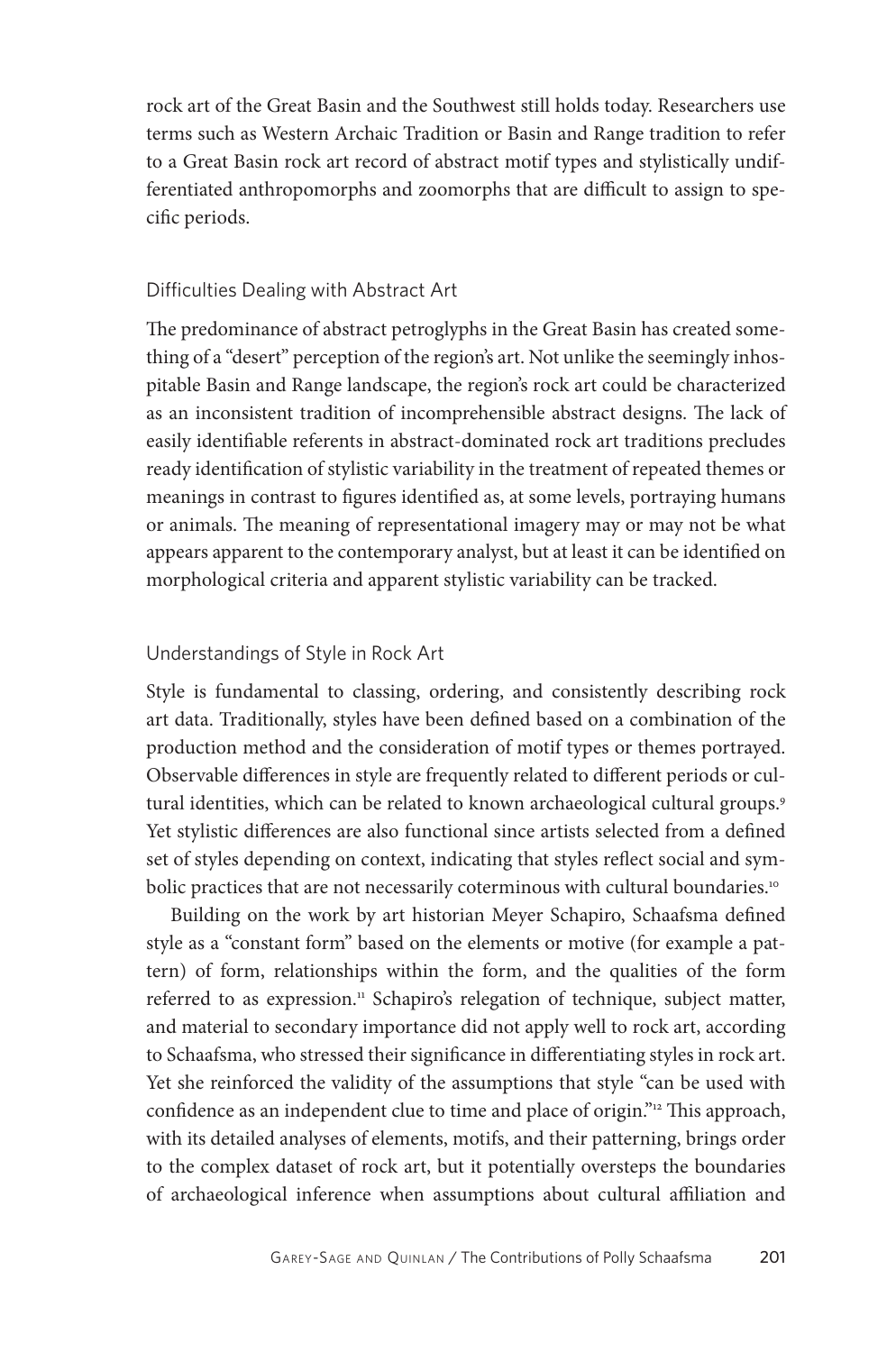chronology are made independently of correlative data.13 Schaafsma's approach addressed these problems by trying to refer chronological sequences implied by stylistic developments in rock art traditions to associated dateable archaeological materials.

For example the use of style as an analytical construct does not productively incorporate the successive traditions—that is, reuse and reincorporation of elements and motifs by later artists—and complex compositions of panels that rarely represent only one style.<sup>14</sup> Trudy Thomas, building on Alexander Marshack's analysis of European Upper Paleolithic incised artifacts, microscopically examined the markings on incised stones from Gatecliff Shelter in central Nevada. Thomas found that seemingly integrated designs (elements and patterns seen as part of a constant form) were the product of sequential marking: nearly one-third of the Gatecliff Shelter dataset showed that decorative patterning was cumulative rather than made in a single session. Analysis of pigments from pictographs at the same shelter suggested similar sequentiality of painted motifs.15 It was not possible to determine how much time elapsed between different episodes of marking, but recognizing the sequential construction of imagery is important for interpretations of rock art. Thomas's microscopic and chemical analysis suggested a different temporal trajectory in stylistic evolution than would be typically inferred from formal stylistic analysis in isolation.

#### Style in Great Basin Rock Art

Despite the shortcomings of an uncritical approach to stylistic analysis for inferring cultural affiliation and chronology, the use of style as an analytical construct continues to dominate rock art studies. The rock art of the eastern and southeastern Great Basin, with its high percentage of pictographs and representational forms, derives its styles from a long period of settlement by hunter-foragers, traditionally associated with abstract petroglyphs. During the Late Archaic, Fremont and Ancestral Puebloan cultures punctuated the hunterforaging economies with their distinctive horticultural economies, domestic architecture, and settlement patterns. The stylistic identification of the rock art signature of the Fremont and Ancestral Puebloan groups has been used to understand the emergence of Fremont and Puebloan cultural systems and the dispersal of the Numic language family.<sup>16</sup> This use of style to understand the history and processes of cultural groups within the southeastern Great Basin has focused on the perceived higher percentage of representational images assumed to have been created by horticultural groups. This perception, however, is not necessarily borne out by quantitative data in some areas of settlement peripheral to the Fremont core area.<sup>17</sup> As Schaafsma noted, these distinctive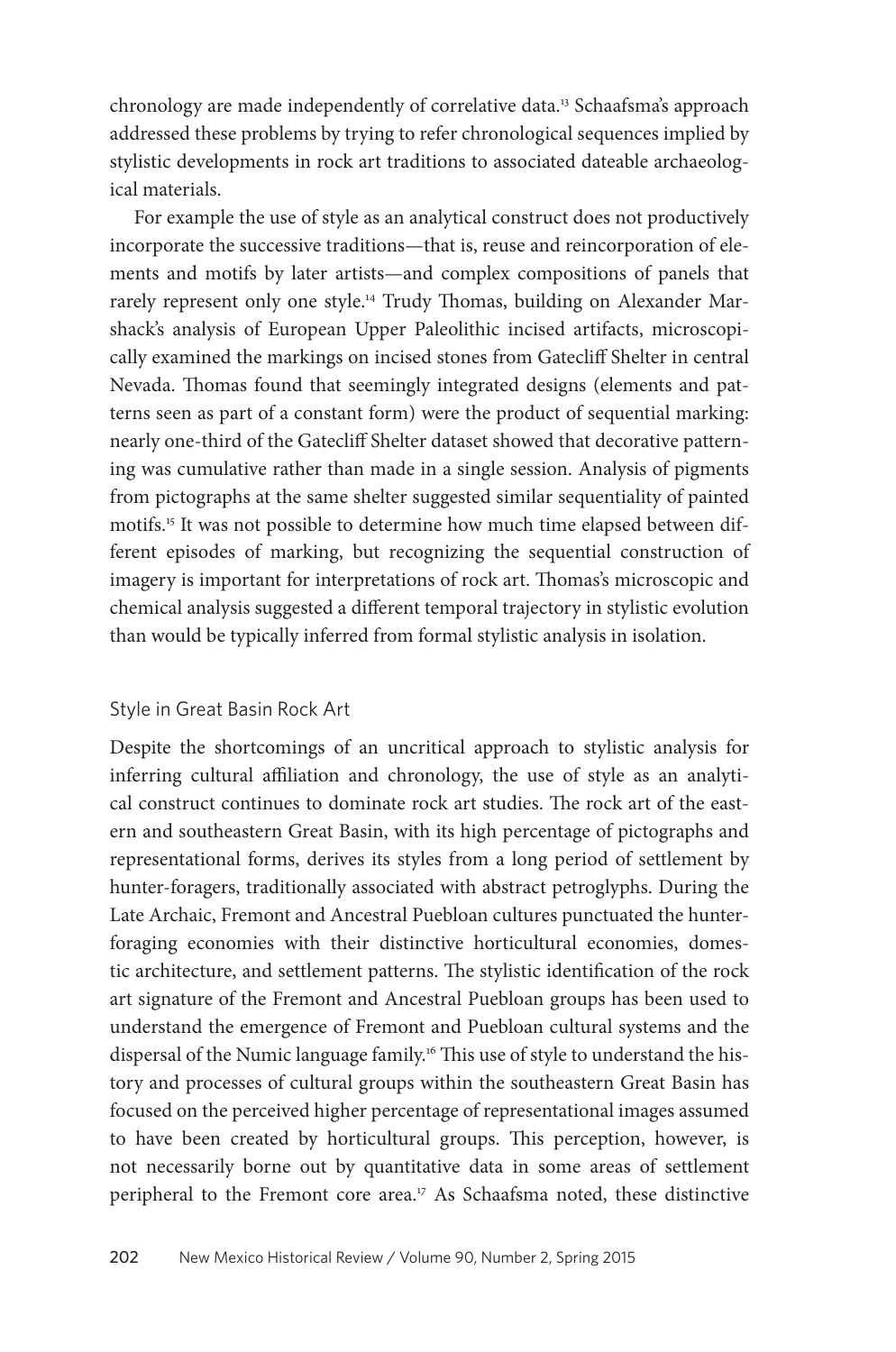anthropomorph styles reflect innovations in ceremonial practices associated with the different social worlds of Ancestral Puebloan and Fremont cultures.<sup>18</sup> They do not necessarily replace abstract rock art traditions. Rather, anthropomorphs assume a more prominent role in the rock art of these cultures, which is more readily identifiable than subtle changes in the character of abstract rock art also produced by these groups. Schaafsma attempted to identify stylistically distinct abstract designs that accompany Ancestral Puebloan and Fremont anthropomorphs, although her analyses were limited by the lack of quantifiable data for abstract motifs, a problem that continues to restrict rigorous stylistic analysis of abstract rock art.19

The most wide-ranging stylistic analyses of Great Basin rock art before Schaafsma's work are Julian Steward's inventory from 1929 of the Desert West's rock art and then Heizer and Baumhoff 's compendium of Great Basin rock art sites in the early 1960s.<sup>20</sup> Schaafsma revised and recast the stylistic analyses provided by these researchers to give them continuing relevance.<sup>21</sup> Steward was the first to produce a systematic study of the regional distribution of motif types and styles in the Desert West. He focused on the content and distribution of recognizable "elements" or motif types, rather than describing formal stylistic categories. Steward felt this approach was superior to classifying sites according to whether they contained "realistic" or geometric designs (the widely employed baseline division in classification at the time) since he correctly observed that most of the sites were composed of many different kinds of figures. "Moreover," Steward wrote, "lacking meaning and definite identity of elements, this is our only hope to correlate the various sites."<sup>22</sup> Schaafsma followed Steward's lead in attempting to identify stylistically distinct abstract imagery in Ancestral Puebloan and Fremont rock art traditions, but separate from the imagery of the Western Archaic Tradition or the Basin and Range tradition that characterizes Archaic hunter-foragers in the northern and western Great Basin.<sup>23</sup>

Steward identified four areas (A–D) of variable element distribution. Area A, comprising the hydrographic Great Basin, was characterized by large numbers of geometric designs with curvilinear types being the most common and rectilinear motifs being more limited in distribution. Naturalistic zoomorphs, particularly bighorn sheep, were part of the element inventory as well. Area B, comprising the Southwest and Colorado Plateau regions, was defined by the presence of Area A's geometric and zoomorphic design types, but included rectilinear lizards and elaborate anthropomorphs, or "kachina-like" figures.

Abstract elements, for Steward, were as important as the more readily identified representational elements, and he compared numbers of abstract to representational elements as a characteristic of stylistic variation. Steward used his maps and tables of element distribution (like style) to hypothesize about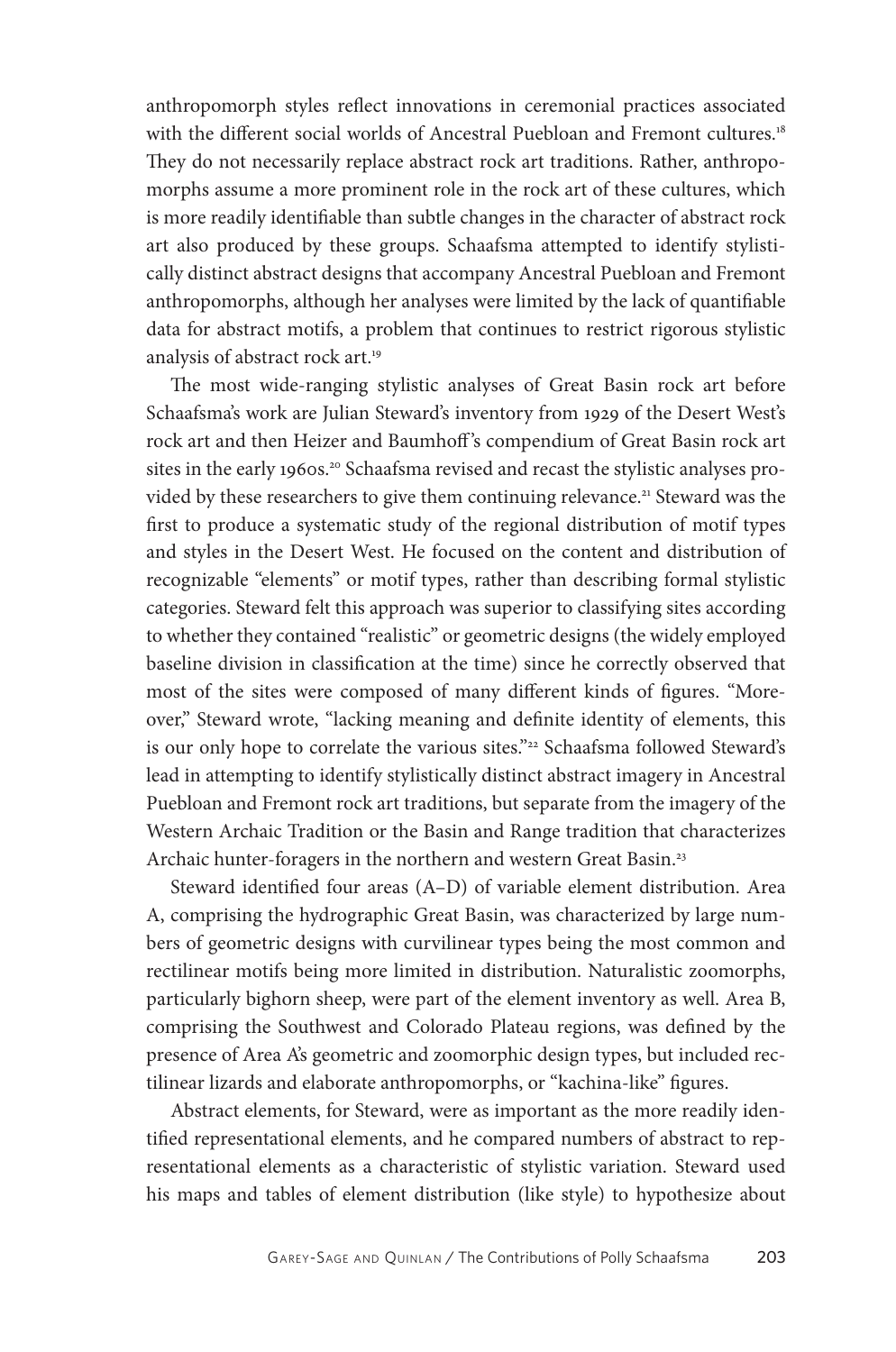cultural affiliations and age, particularly for his Area B. He cautioned that "to assign groups and styles to definite cultures in the Southwest will require a detailed study of that area."24 This detailed study, of course, has been the focus of much of Schaafsma's career. The "representational" images that Steward termed "kachina-like" have long captured the interest and focus of researchers, creating a precedent for emphasis on these distinctive elements.<sup>25</sup> The later work of Schaafsma, as well, revised these kachina-like figures into robust stylistic categories with culture-historical significance, which current researchers rely on when studying Fremont and Ancestral Puebloan rock art. Steward's approach can be regarded as the first to use formal or morphological variability in rock art motif types to identify spatial patterning. He also recognized that a quantitative approach might be the most productive way of identifying stylistic variability in abstract motif types.<sup>26</sup>

Following Steward, Heizer and Baumhoff undertook the next exhaustive survey of the stylistic properties of Great Basin rock art.<sup>27</sup> They based their stylistic approach on technique primarily and motif type secondarily, classifying abstract and representational motif types into several overarching styles: Pit-and-Groove, Great Basin Pecked, Great Basin Painted, Puebloan Painted, and Great Basin Scratched. These were subdivided according to motif types (for example, Pecked Representational, Pecked Curvilinear, etc.) to produce a stylistic classification more detailed than Steward's, although more inconsistent to apply.

For Heizer and Baumhoff, the Pit-and-Groove style was the oldest rock art style, with relative age estimates based on the heavy repatination of the elements comprising these styles. This style contains no "actual imagery or designs," and it is rather manipulations of the rock surface.<sup>28</sup> Pits or cupules are circular depressions in the rock that are sometimes connected with deeply incised lines. The complete repatination of cupules at Grimes Point has been used to characterize these seemingly simple forms as the oldest in the Great Basin; estimates are for an age of 8,000 years or more.<sup>29</sup> In contrast recent research in northwestern Nevada has provided strong scientific dating evidence that deeply pecked curvilinear designs were made between 14,000 and 10,000 years ago, the oldest in North America.<sup>30</sup> This style, characterized by deeply incised petroglyphs, complex designs, and lack of white space in composition, contradicts the "simpler equals earlier" view.

Most of the Great Basin's rock art was subsumed by Heizer and Baumhoff 's Great Basin Pecked style, which they saw dominating the Great Basin from the Sierra Nevada in the west to the Wasatch Range in the east, with limited distribution in the Southwest and the Plateau culture areas.<sup>31</sup> The style was identified based on method of production and then divided by content into abstract and representational substyles, which were further subdivided based on motif form.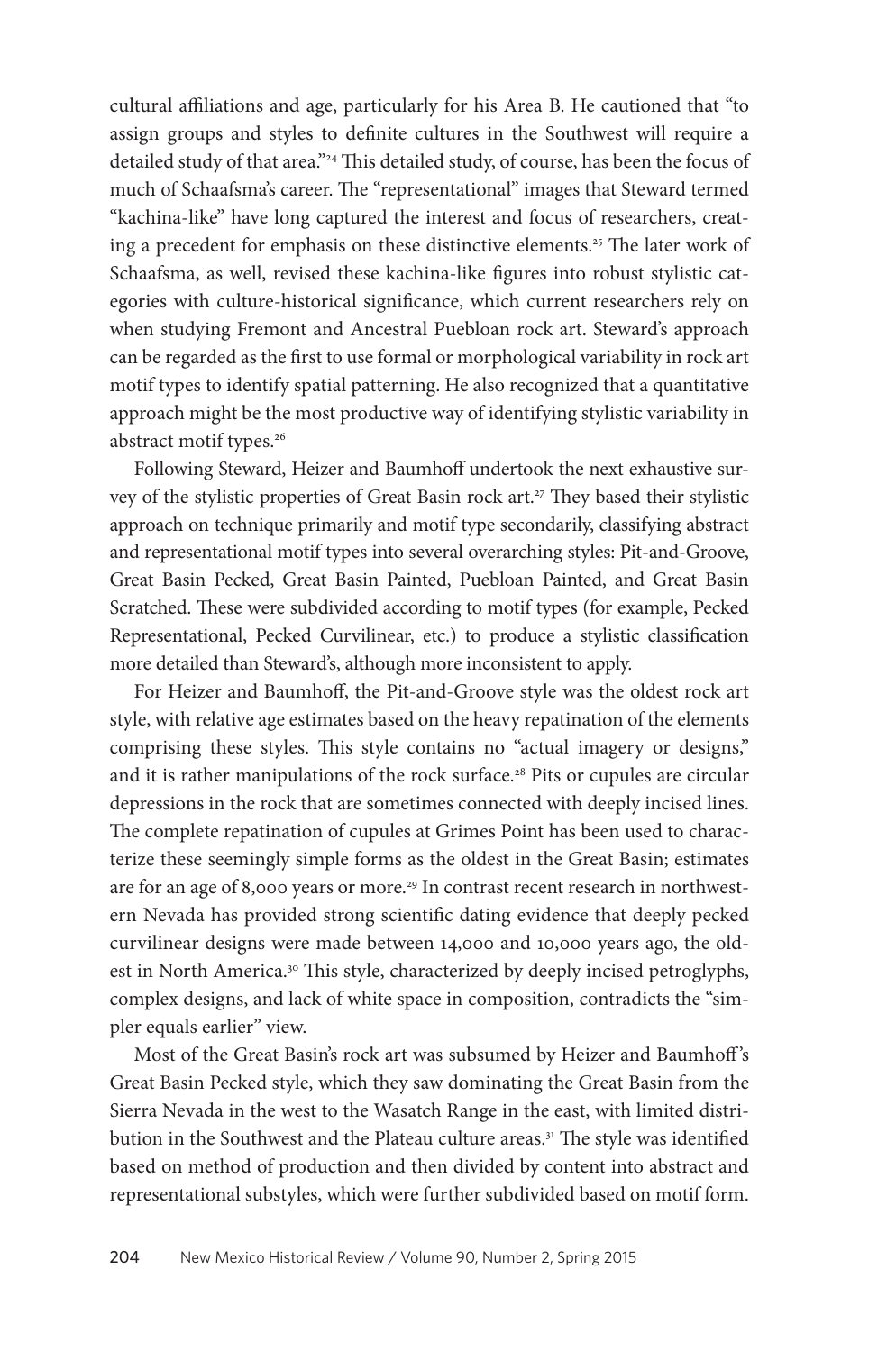The two main abstract substyles Heizer and Baumhoff identified in the Great Basin Pecked style were the curvilinear and rectilinear styles, characterized by a preference for curvilinear or rectilinear design types respectively.<sup>32</sup> Heizer and Baumhoff assigned dates of approximately 3,500 to 150 years ago to the Great Basin Pecked style and suggested that the curvilinear style was older than the rectilinear, based on a study of the Lagomarsino Canyon Petroglyph Site in northwestern Nevada.33

This chronological sequence is no longer accepted because abstract motifs in Heizer's and Baumhoff 's definition of curvilinear and rectilinear styles may be as old as 10,000 to 14,000 years.34 At Gatecliff Shelter, incised stones dated to occupation phases placed the curvilinear elements to around 1250 bce and later, with rectilinear elements appearing around 3300 bce, reversing Heizer and Baumhoff's relative sequence.<sup>35</sup> In general chronological resolution is lacking and only a general age range of production that spans the Archaic can currently be suggested for the curvilinear and rectilinear styles. These two styles (as understood by Heizer and Baumhoff) usually co-occur, are found widely throughout the Great Basin, and cannot be regarded as distinct "styles."36 The rectilinear and curvilinear abstract styles collectively have been more recently termed the Basin and Range tradition or the Western Archaic Tradition.<sup>37</sup> The abstract motif types that are prominent in Basin and Range tradition rock art can be regarded as the building blocks of visual expression. Basin and Range tradition is a rubric for stylistically undifferentiated abstract, anthropomorphic, and zoomorphic design elements. This tradition is usually associated with hunter-forager populations, unlike "representational" style groups, which are mostly associated with Fremont and Ancestral Puebloan groups.

The Great Basin Pecked Representationalwas described by Heizer and Baumhoff as containing stick-figure anthropomorphs and "naturalistic" zoomorphs. As Schaafsma and other researchers noted, Great Basin Pecked Representational style does not function as a style per se because it includes all variants of stylized anthropomorph forms.<sup>38</sup> This style encompasses not only stylistically divergent Fremont and Ancestral Puebloan petroglyphs, but isolated examples of representational figures in western Nevada that are typologically at variance with both the Puebloan and Fremont materials.<sup>39</sup> For example morphologically identical anthropomorph types, such as Fremont types, are separated based on whether they are painted or pecked. Similarly, Heizer and Baumhoff limited their Great Basin Painted style to circles and parallel lines made as pictographs, without describing how these varied formally from identical examples made as petroglyphs. Likewise, they assigned "representational" figures that were made as pictographs to the Puebloan Painted style, restricted to southern and eastern Nevada and associated with the Puebloan and Fremont cultures.40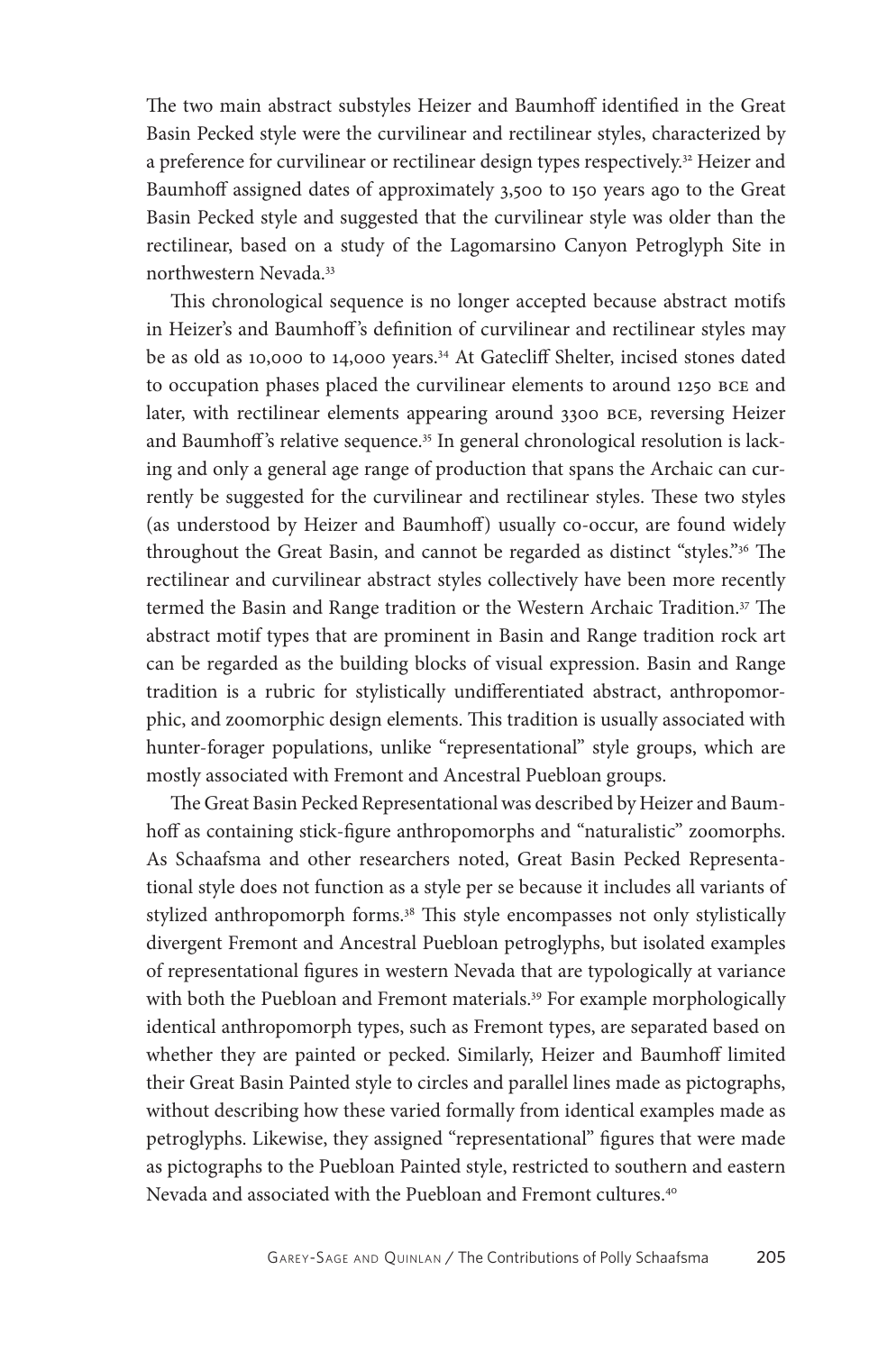Lastly, and also illustrating the problems from overweighting method of production in stylistic criteria, is the Great Basin Scratched. For Heizer and Baumhoff, this style comprised incised lines made using a sharp stone tool. Its typical elements are a subset of common rectilinear and curvilinear abstract types (cross-hatching, grids, circles, etc.). This style was also assumed to be much more recent in age, dating from 1000 ce to the ethnohistoric period.

The problems of this system are well known, particularly that formally identical motif types are regarded as belonging to different styles.<sup>41</sup> Schaafsma addressed this problem in her revision to Heizer and Baumhoff 's overall schema. She also set the direction for current researchers by placing the weight of stylistic analysis on morphologically distinct anthropomorphs and zoomorphs. It is this approach, exemplified by her treatment of Fremont-style anthropomorphs, which has influenced subsequent Great Basin researchers. Schaafsma largely recast Heizer and Baumhoff's styles by asserting the primacy of design type and form, and secondarily considering technique, although she did retain the Pit-and-Groove and Scratched styles. Schaafsma recognized that the Great Basin Representational style was not really a single style, but a collection of stylistically undifferentiated anthropomorph and zoomorph types that she refined through her analysis of Fremont anthropomorph styles. These styles are still relied upon by researchers today.42

Although Schaafsma's work is often perceived as primarily focused on identifying distinct styles of anthropomorphs in the Great Basin and the Southwest, her analyses have always attempted to identify a qualitatively singular set of abstract designs accompanying anthropomorph styles.43 In this, Schaafsma's work sought to build on Steward's approach by considering the form that abstract imagery took in different rock art traditions. However, qualitative analysis of formal variability in abstract rock art traditions and Steward's quantitative approach are limited by the absence of a standardized motif key used to consistently class and describe rock art data. Accordingly, Schaafsma's lead in focusing on anthropomorph styles is partly a function of stylistic analysis; morphological variation can only be tracked when the referential subject of an image can be identified, allowing the choices made by different cultures in their depictions of the same referential subject to be identified.44

Reasserting the importance of motif morphology over production technique (in contrast to Heizer and Baumhoff) allowed Schaafsma to identify distinctive morphological types and styles of anthropomorphs, most relevantly for western Utah's Great Basin and Fremont-influenced eastern Nevada.<sup>45</sup> The Fremont culture occupied most of Utah, but varies in cultural symbolism and economic patterning (to a degree) east and west of the Wasatch Range. The western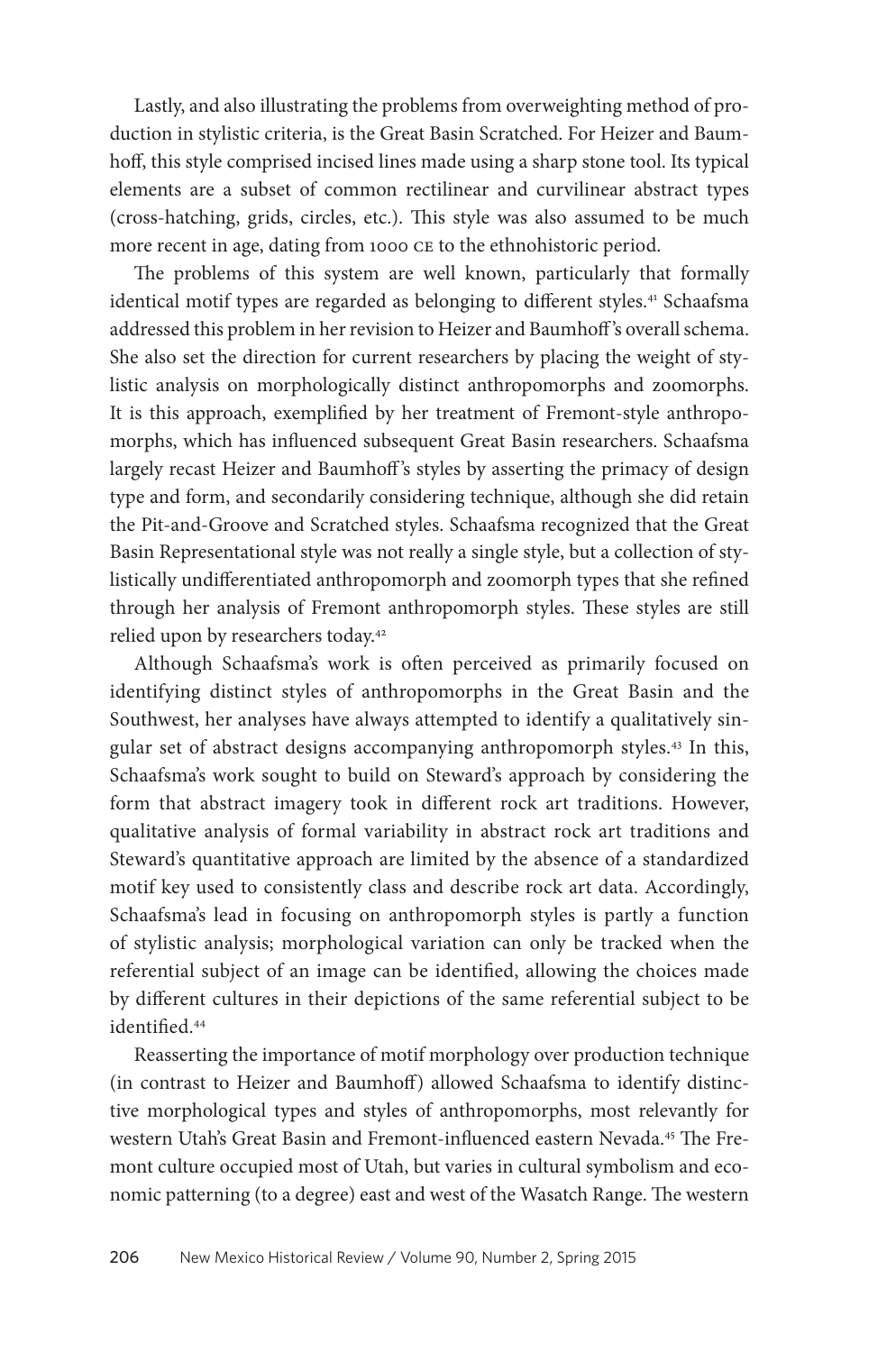Fremont is the focus here since the area west of the Wasatch Range falls within the physiographic Great Basin.

Western Utah is characterized by three deserts. To the north is the Great Salt Lake Desert, where pictographs Schaafsma identified as part of the western Utah Painted Style are located. The central part of the state is associated with the Sevier-Black Rock Desert and Fremont Sevier Style A sites (hereafter referred to as Sevier A) as well as Great Basin Curvilinear style sites. Schaafsma did not classify the Great Basin Curvilinear style as Fremont, but it is found along with Fremont motifs in western Utah. She distinguished the Fremont presence in eastern Nevada, noting the distinctive simplicity, or schematism, of anthropomorphs associated with Fremont settlement activities in that region.<sup>46</sup> The southern part of Utah is home to the Escalante Desert, which like the Sevier-Black Rock, is associated with Sevier A sites.

The Fremont archaeological culture in western Utah is defined as Great Salt Lake (north), Sevier (central), and Parowan (south).<sup>47</sup> Marwitt reviewed Carbon-14 dates available at the time and suggested beginning horizons of 400, 800, and 900 ce respectively for the three traditions, with all three ending around 1300 ce. 48 There is much debate, however, over this dating and a more conservative estimate dates Fremont rock art to between 1000–1200 ce. Later, Schaafsma gave date rages based on cultural associations of 700–1000 ce for Virgin-Kayenta Pueblo rock art and 75–1300 ce for Fremont rock art.49

Fremont rock art, in general, is known for its "broad-shouldered human figure in ceremonial regalia."<sup>50</sup> West of the Wasatch, Schaafsma identified two styles for the region: Sevier A and Western Utah Painted. Distinctive Fremont-style anthropomorphs, sometimes with horns, hair bobs, and shields, are present west of the Wasatch, but they lack the numbers, "heroic proportions," or elaborations of eastern Utah Fremont. In the north, including the northern part of the Sevier drainage and the Great Salt Lake region, Schaasfma identified the Western Utah Painted Style by its triangular and trapezoidal anthropomorphic pictographs painted in red.51 This general pattern of increasing schematism of Fremont-style anthropomorphs westward to the periphery of Fremont settlement activities is a critical research theme identified by Schaafsma. It still awaits researchers interested in exploring regional variability in Fremont social practices.

#### Sevier A

In the Sevier region and in eastern Nevada, Schaafsma recognized "typological connections" between Fremont triangular anthropomorphs and the Cave Valley Representational (Puebloan) styles farther south. Additionally, Great Basin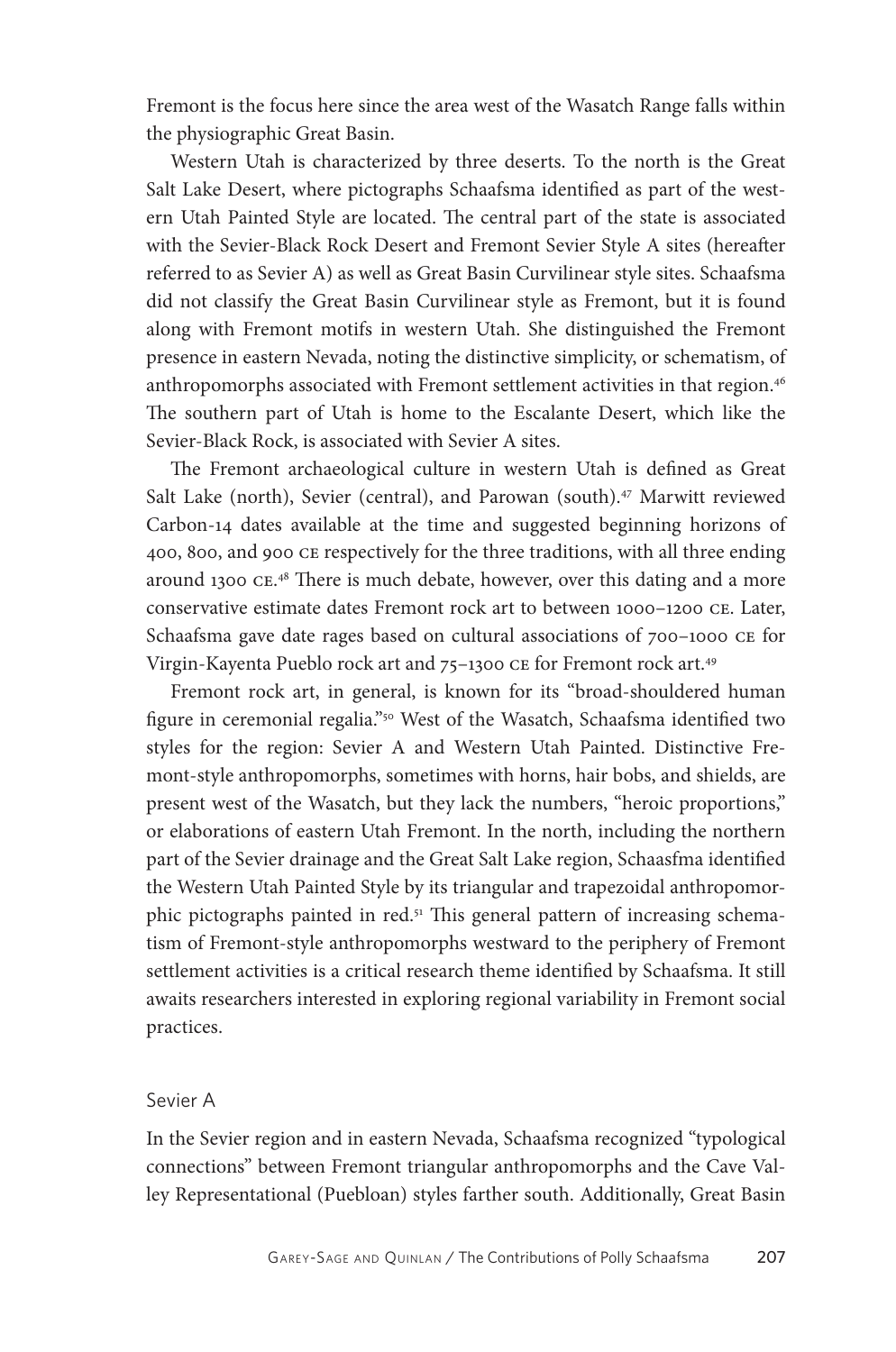curvilinear elements and Fremont elements co-occur, with much superimposition, indicating a long period of use. The Fremont petroglyphs of Sevier A appear to be compact arrangements of small, solidly pecked elements that are precisely made, and form well-composed panels. Anthropomorphs account for 11 percent of the element inventory, the lowest rate from any of the Fremont styles defined by Schaafsma. Sevier A anthropomorphs were made in various sizes but generally were solidly pecked. The triangular body is three times more frequent than trapezoidal, which is often strongly tapered toward the triangular. The addition of a basal element to the torso is a new feature to Sevier A anthropomorphs, and could take the form of another, smaller triangle, square, or boat-shaped object. One variation is perpendicular lines representing legs. In general there are few elaborations and torso decoration is rare. The hands and feet are suggested by few lines, but certain anthropomorphs appear to be carrying objects. Approximately 25 percent are "horned," but "plumes," facial features, and earbobs are rare.<sup>52</sup>

Sites with Sevier A anthropomorphs contain a higher proportion of quadrupeds (as much as 28 percent of a site's motif assemblage) compared to other Sevier style sites. Usually, these are solid pecked and more than half are identifiable as bighorn sheep, birds, and animal tracks, while handprints and footprints occur less frequently. Abstract elements occur in larger numbers among Sevier A sites, making up approximately half of all designs. Schaafsma suggested that it can be difficult to distinguish Sevier A from the Basin and Range tradition because of a typological continuum between solid Sevier A figures and the stick figure anthropomorphs in the Basin and Range tradition. Schaafsma tentatively suggested a Sevier Style B for stick figure types that show partial typological resemblance to Fremont types. She explained in the *Rock Art of Utah*, "There is a typological continuum between the solid Sevier Style A figures which appear here from time to time and the stick figure representational elements which have become an integral part of the Curvilinear Style."53 A Sevier Style B generally has not been recognized by Great Basin researchers, in part, since stick figure anthropomorphs with "horns" or bodily adornments (such as earrings) are known to occur in areas far from any Fremont influence or settlement activity.

Basin and Range tradition motif types are well represented in western Utah, accompanied by transitional anthropomorphs between Fremont types and stick figures. Anthropomorphs in this transitional group lose the classic trapezoidal or triangular body, but more than half still have horns. Solid-bodied mountain sheep appear slightly thinner in this group. Highly schematic stick figure anthropomorphs are prevalent, with horns as the key, identifying element. Schaafsma suggested that these schematic anthropomorphs should be classed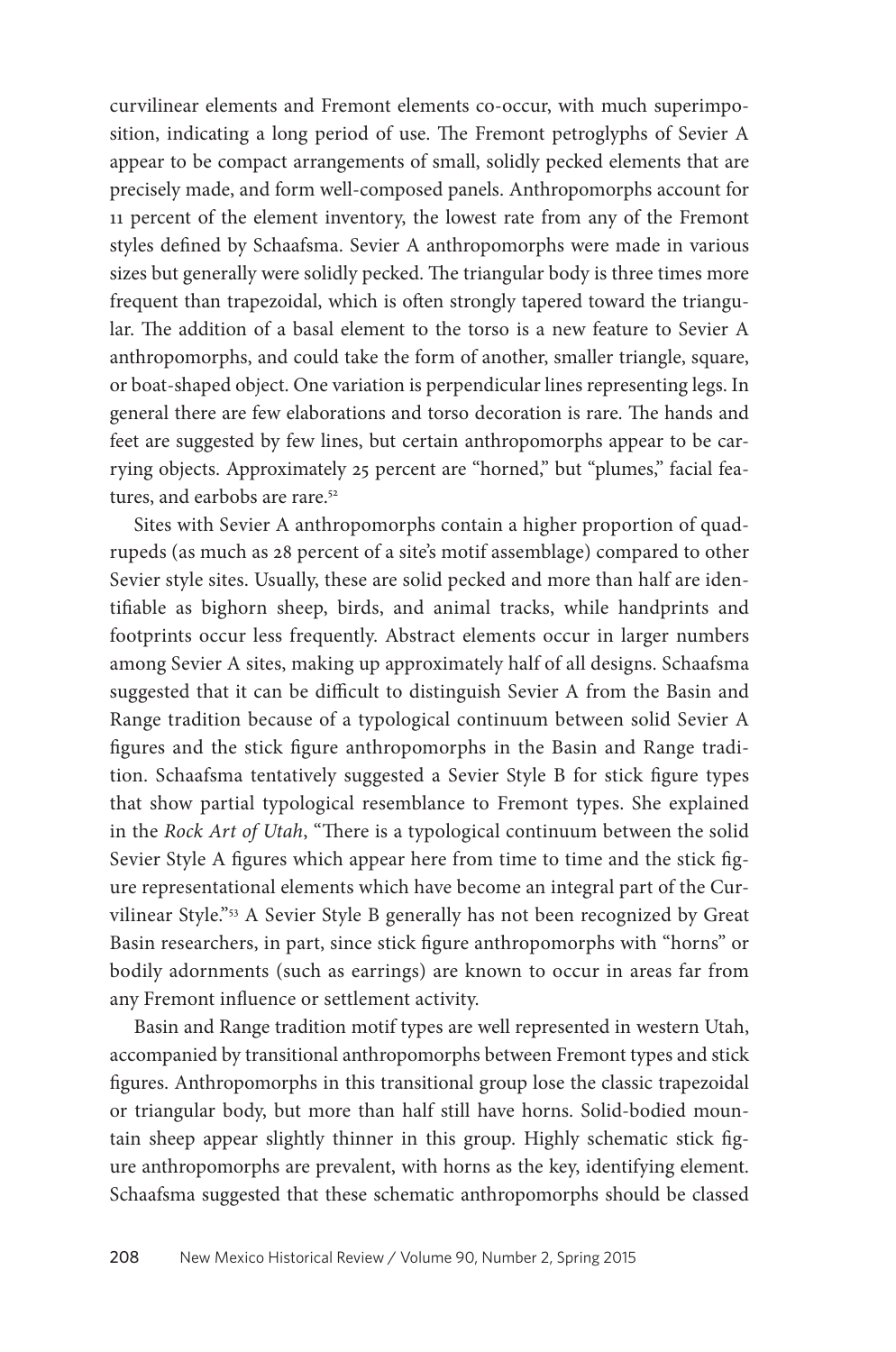as Great Basin Curvilinear, representing the incorporation of Fremont elements into Great Basin hunting and gathering groups.<sup>54</sup>

Schaafsma treated Fremont sites in the eastern Basin separately as "they seem to manifest a number of their own peculiarities which distinguish them from those of other regions." She characterized eastern Nevada Fremont rock art largely as "painted representations of the Fremont anthropomorph."55 Eastern Nevada Fremont sites are therefore characterized by their schematism in contrast to the more elaborate Fremont anthropomorphs' body forms and decoration displayed farther east in the core area of Fremont settlement.

Using the stylistic data to make inferences about Late Archaic intercultural communication, Schaafsma noted that influences on western Fremont included both Basin and Range and Puebloan cultures. Particularly for the region north of the Virgin-Kayenta area, Puebloan influences are evident in both abstract and representational forms, and are consistent with broader archaeological data.56 Unfortunately, Schaafsma left the interplay between Great Basin hunterforagers and Fremont cultures less defined and today it remains difficult to definitively resolve. She explained: "whether this phenomenon [integration of Fremont motifs and Great Basin Curvilinear style] indicates a direct continuity between the Desert Cultures of the area and the Fremont, or subsequent diffusion from one cultural group to the other after the Fremont culture was established is not clear."57

Schaafsma concluded that western Utah's rock art suggested that the characteristic abstract designs indicated ideological ties with Great Basin peoples to the west and that such an association prevailed for several thousand years. This pattern was punctuated by a limited period of rock art dominated by the presence of Fremont-style anthropomorphs. Her conclusion implied that Fremont culture included distinctive social practices and ideologies that differed dramatically from those of hunter-foragers in adjoining areas.<sup>58</sup> One wonders what influence Fremont ideologies and social practices may have had on hunter-foragers living in areas peripheral to Fremont settlement. Schaafsma noted one such possible manifestation. She related the Pahranagat Anthropomorph style, found to the west of peripheral Fremont settlement areas in southeastern Nevada, to a wider phenomenon of distinctive anthropomorph styles associated with hunter-foragers in the western Great Basin. Unlike Fremont rock art, the Pahranagat style leaves researchers unsure about its age and cultural affiliation, but they generally attribute it to the Middle and Late Archaic.<sup>59</sup> It is possible that this style was, for some period, contemporaneous with Fremont settlement activities in southeastern Nevada because it shares with Sevier A a tendency to schematism in its portrayal of the human form. One could argue that this may reflect the local adoption and adaptation of Fremont ideological practices by Great Basin hunter-foragers.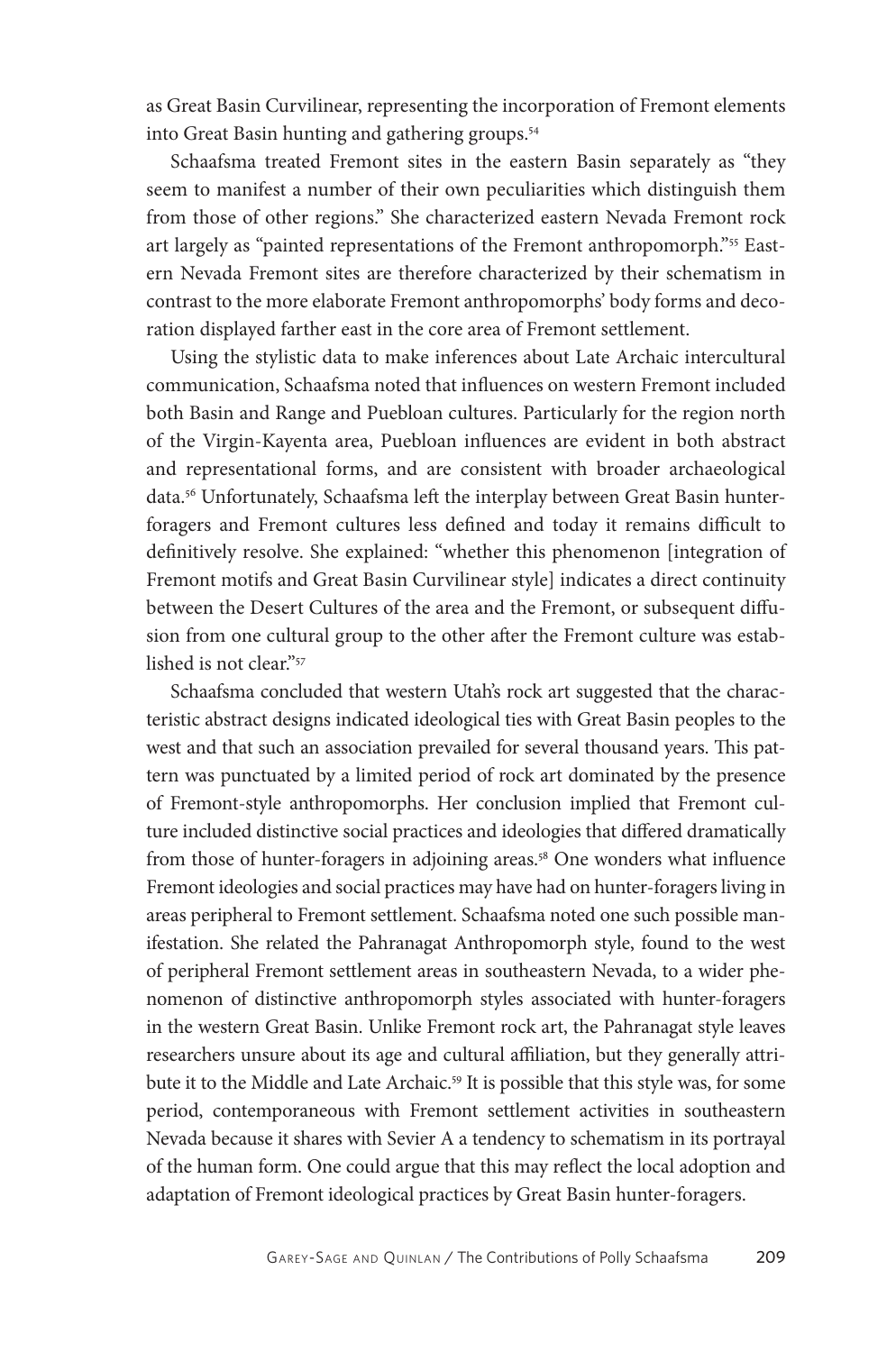Although Great Basin rock art was not the principal focus of Schaafsma's long history of research, she nevertheless left her mark on Great Basin rock art studies. Her work identified research questions and themes that remain worthy of exploration today. Most significantly, her stylistic analyses established a robust and consistent framework that researchers continue to use, and her work on Fremont anthropomorph styles remains the definitive statement in the field. She also provided an example of how to conduct analyses to identify other distinctive regional anthropomorph styles. Her work, although highlighting "representational" elements in analysis, did not ignore abstract motif types. Instead, she always attempted to identify a distinctive abstract signature that accompanies the regional anthropomorph styles that her research uncovered. Not only does Schaafsma's work remain relevant, but her fellow scholars value and rely upon it in the field of rock art studies.

#### Notes

1. Polly Schaafsma, *The Rock Art of Utah* (1971; repr., Salt Lake City: University of Utah Press, 1994); Polly Schaafsma, *Indian Rock Art of the Southwest* (Santa Fe, N.Mex.: School of American Research, 1980); and Polly Schaafsma, "Rock Art," in *Great Basin*, vol. 11 of *Handbook of North American Indians*, ed. W. L. d'Azevedo (Washington, D.C.: Smithsonian Institution, 1986).

2. Schaafsma, *Rock Art of Utah*, 104.

3. W. L. d'Azevedo, introduction to *Great Basin*, vol. 11 of *Handbook of North American Indians*, 6–7.

4. A good summary of Great Basin culture history is provided by C. S. Fowler and D. D. Fowler, eds., *The Great Basin: People and Place in Ancient Times* (Santa Fe, N.Mex.: School for Advanced Research Press, 2008).

5. L. V. Benson, E. M. Hattori, J. Southon, and B. Aleck, "Dating North America's Oldest Petroglyphs, Winnemucca Lake Subbasin, Nevada," *Journal of Archaeological Science* 40 (December 2013):4466–76.

6. For example, external analysts use images based solely on design morphology to identify the ostensive reference.

7. R. F. Heizer and M. A. Baumhoff, *Prehistoric Rock Art of Nevada and Eastern California* (Berkeley: University of California Press, 1962).

8. A. R. Quinlan, D. L. Garey-Sage, and P. Barker, *The Rock Art of Lincoln County, Nevada: Results of Archaeological Investigations at 112 Sites in Southeastern Nevada* (Reno: Nevada Rock Art Foundation, 2014), report prepared for the Bureau of Land Management, Egan Field Office, Ely, Nevada.

9. A. R. Quinlan, "Rock Art," in *A Prehistoric Context for Southern Nevada*, ed. H. Roberts and R. Ahlstrom (Las Vegas, Nev.: HRA Conservation Archaeology, 2012), 209–36.

10. Franz Boas, *Primitive Art* (1927; repr., New York: Dover Publications, 1955); and R. Layton, "Naturalism and Cultural Relativity in Art," in *Form in Indigenous Art:*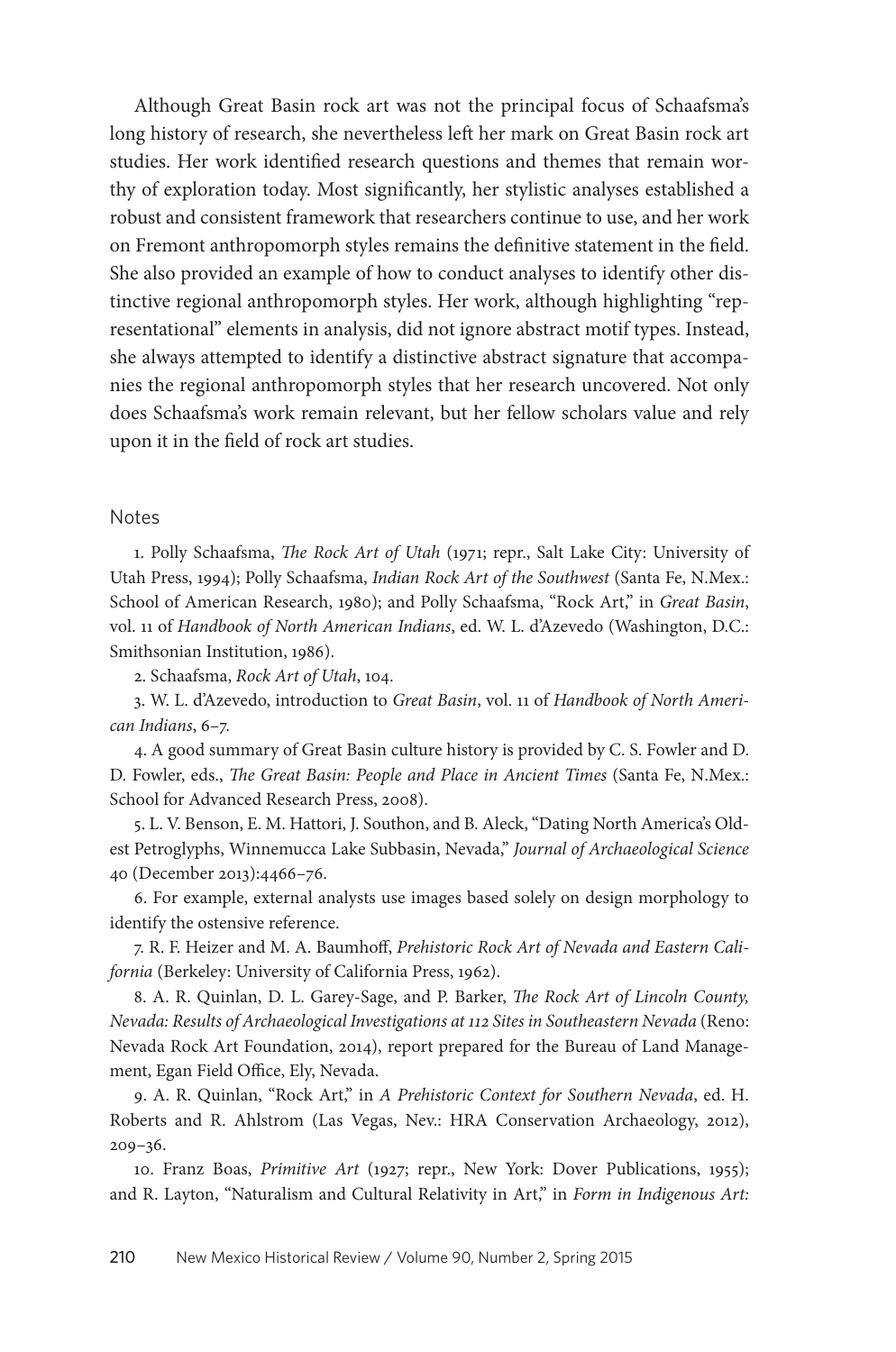*Schematisation in the Art of Aboriginal Australia and Prehistoric Europe*, ed. P. J. Ucko, (Canberra: Australian Institute of Aboriginal Studies, 1977), 33–43.

11. Meyer Schapiro, "Style," in *Anthropology Today*, ed. A. L. Kroeber (Chicago: University of Chicago Press, 1953), 287–312; and Schaafsma, *Rock Art of Utah*, 3.

12. Schaafsma, *Rock Art of Utah*, 2; and Schapiro, "Style," 288.

13. See M. W. Conkey and C. A. Hastorf, introduction to *The Uses of Style in Archaeology*, ed. M. W. Conkey and C. A. Hastorf (Cambridge: Cambridge University Press, 1990), 1–4.

14. Robert Bednarik, *Rock Art Science: The Scientific Study of Paleoart* (Turnhout, Belgium: Brepols, 2001).

15. A. Marshack, *The Roots of Civilization* (New York: McGraw-Hill, 1972); A. Marshack, "Upper Paleolithic Notation and Symbol," *Science Magazine*, 24 November 1972, 817–28; and T. Thomas, "The Visual Symbolism of Gatecliff Shelter," in *The Archaeology of Monitor Valley*, ed. D. H. Thomas, vol. 2, Anthropological Papers of the American Museum of Natural History series 58, part 1 (New York: American Museum of Natural History, 1983), 332–52.

16. Schaafsma, *Rock Art of the Southwest*; Schaafsma, *Rock Art of Utah*; C. Turner, *Petroglyphs of the Glen Canyon Region*, Glen Canyon Series 4 (Flagstaff: Museum of Northern Arizona, 1963); R. L. Bettinger and M. A. Baumhoff, "The Numic Spread: Great Basin Cultures in Competition," *American Antiquity* 47, no. 3 (1982): 485–503; and A. R. Quinlan and A. Woody, "Marks of Distinction: Rock Art and Ethnic Identification in the Great Basin," *American Antiquity* 68, no. 2 (2003): 372–90.

17. Quinlan et al., *Rock Art of Lincoln County*.

18. Schaafsma, "Rock Art"; and Schaafsma, *Rock Art of Utah*.

19. Schaafsma, *Rock Art of Utah*.

20. J. H. Steward, *Petroglyphs of California and Adjoining States*, Publications in American Archaeology and Ethnology 24 (Berkeley: University of California, 1929); and Heizer and Baumhoff, *Prehistoric Rock Art*.

21. Schaafsma, "Rock Art."

22. Steward, *Petroglyphs of California*, 177.

23. Schaafsma, "Rock Art"; Schaafsma, *Rock Art of Utah*; and Schaafsma, *Rock Art of the Southwest*.

24. Steward, *Petroglyphs of California*, 232.

25. Ibid.

26. Quinlan, "Rock Art."

27. Heizer and Baumhoff, *Prehistoric Rock Art*.

28. Ibid.; and Schaafsma, "Rock Art," 216.

29. A. Watchman and A. Woody, "Dating Rock Art Varnishes Associated with Petroglyphs in Nevada" (paper presentation, Annual Meeting of the Society of American Archaeology, Denver, Colorado, January 2002).

30. Benson et al., "Dating North America's Oldest Petroglyphs."

31. Schaafsma, "Rock Art."

32. Heizer and Baumhoff, *Prehistoric Rock Art*.

33. Ibid.; M. A. Baumhoff, R. F. Heizer, and A. B. Elsasser, "The Lagomarsino Petroglyph Group (Site 26-St-1) Near Virginia City, Nevada," Issue 43, Part 2 of *Reports of the University of California Archaeological Survey* (Berkeley: University of California